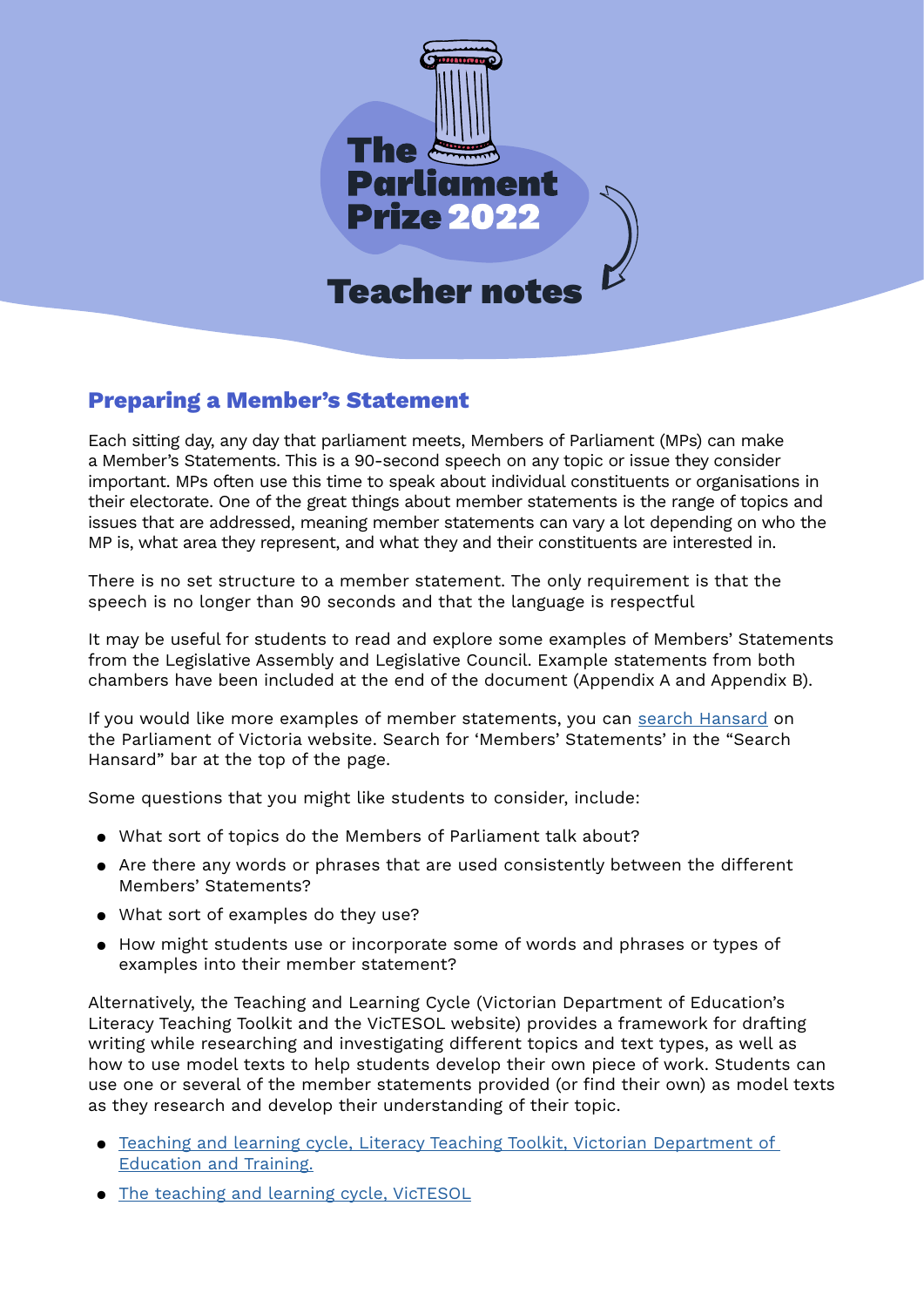# **Research**

Below are some strategies that students might find useful to help initially focus their research and then select material to use in their Member's Statement. If using the teaching and learning cycle, these strategies support the 'building the context or field' stage of the cycle.

'Generating research questions' provides some question starters through the Question Matrix that maybe useful to create different types of research questions. The sections, 'Finding credible sources' and 'Selecting information', provide students with some guidance for their research and using their research in their Members' Statements.

## **Generating research questions**

The question matrix provides some question starters that maybe useful to create different types of questions. Below are a few different ways the question matrix can be used. Students can:

- Pick 5 question starters and write some questions that they find interesting.
- Use the question starters to brainstorm as many questions about their topic as possible
	- Choose their two favourite questions to start their research
- Pick one question starter from each row
	- Put these question starters into an order that they think makes sense and see if they can answer each of the questions in that order. (This can be used as a 'think-slow' approach to writing and research)
- Write a question on their chosen topic using every box
	- Questions they already know the answer to, they colour green and then try to write new questions that they are not sure how to answer
	- Questions they are not sure how to answer, they colour orange
	- For boxes where students can't think of a question, they colour red
	- When students are doing their research, they concentrate on answering the questions in the orange boxes.

| ?                  | <b>Event</b> | <b>Situation</b>  | <b>Choice</b> | <b>Person</b> | <b>Reason</b> | <b>Means</b> |
|--------------------|--------------|-------------------|---------------|---------------|---------------|--------------|
| <b>Present</b>     | What is?     | Where/when is?    | Which is?     | Who is?       | Why is?       | How is?      |
| Past               | What did?    | Where/when did?   | Which did?    | Who did?      | Why did?      | How did?     |
| <b>Possibility</b> | What can?    | Where/when can?   | Which can?    | Who can?      | Why can?      | How can?     |
| <b>Probability</b> | What would?  | Where/when would? | Which would?  | Who would?    | Why would?    | How would?   |
| <b>Prediction</b>  | What will?   | Where/when will?  | Which will?   | Who will?     | Why will?     | How will?    |
| Imagination        | What might?  | Where/when might? | Which might?  | Who might?    | Why might?    | How might?   |

Wiederhold, C.W. (2007). Cooperative learning & higher-level thinking: the Q-matrix Heatherton, Vic. Hawker Brownlow Education.

# The Parliament Prize 2022 Teacher notes 2022 2023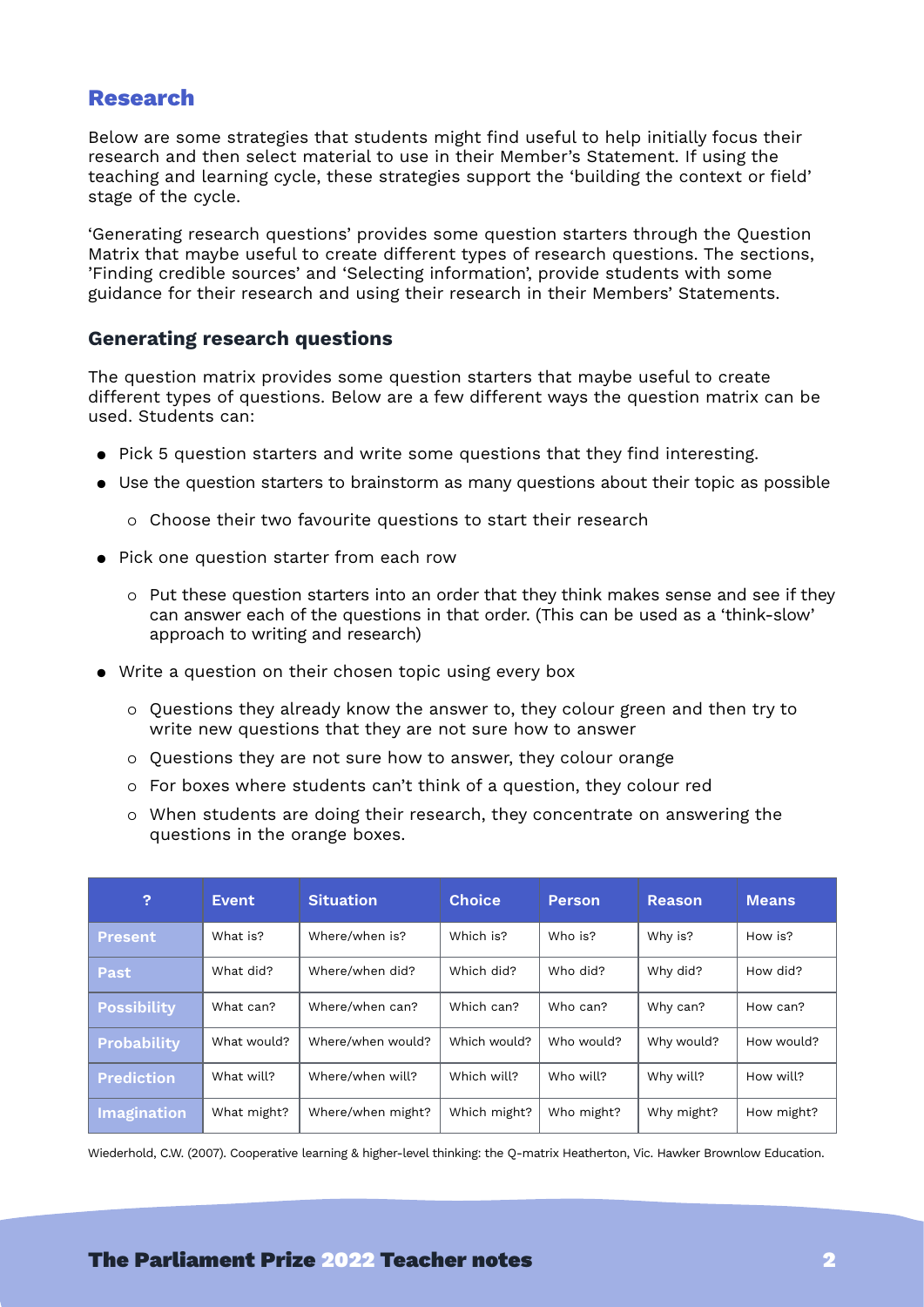# **Finding credible sources**

Below are some questions to help you think about the source of your information and its credibility.

- Who wrote it?
	- What is their background? What experiences might they have that makes them knowledgeable?
- What are the key points they are making?
	- $\circ$  A great way to do this is to read a paragraph or a page, and then write down what you remember reading. This will help you to write down the different ideas in your own words. You can always go back and double check any dates, statistics, or any other facts.
- Where is it published?
	- If it is on the internet, is it a reliable site. Things to look for:
		- □ https: the 's' means the website is secure
		- □ .vic.gov.au government website, including funded agencies
		- □ .asn association
		- □ .org organisation (but check to see who the organisation is)
		- □ .au Australian website
	- Is it a secondary source (re-published or shared by different people on different platforms) or is it the primary source (original)? Always try to find the original primary source where you can.
		- □ Where are they getting their information from? If they use some evidence or quote someone, check out where they got the information from; are they using reliable sources?
		- □ Books are often more reliable because they are usually checked multiple times before they are published, just check how old the information is.
- When was it published?
	- When was the article or website written?
		- □ If it was something that hasn't been updated in the last couple of years, is it the most up-to-date information that we have?
- Why are they writing this?
	- What is the purpose of the article?
	- Is the author being paid by outside organisations to write the article? Do they have sponsorships or advertising groups that have an interest in the topic?
- How many other sources say the same thing?
	- Looking for multiple sources that have the same or similar information is useful. But make sure that they are reliable sources, otherwise you could be confirming the wrong or inaccurate information.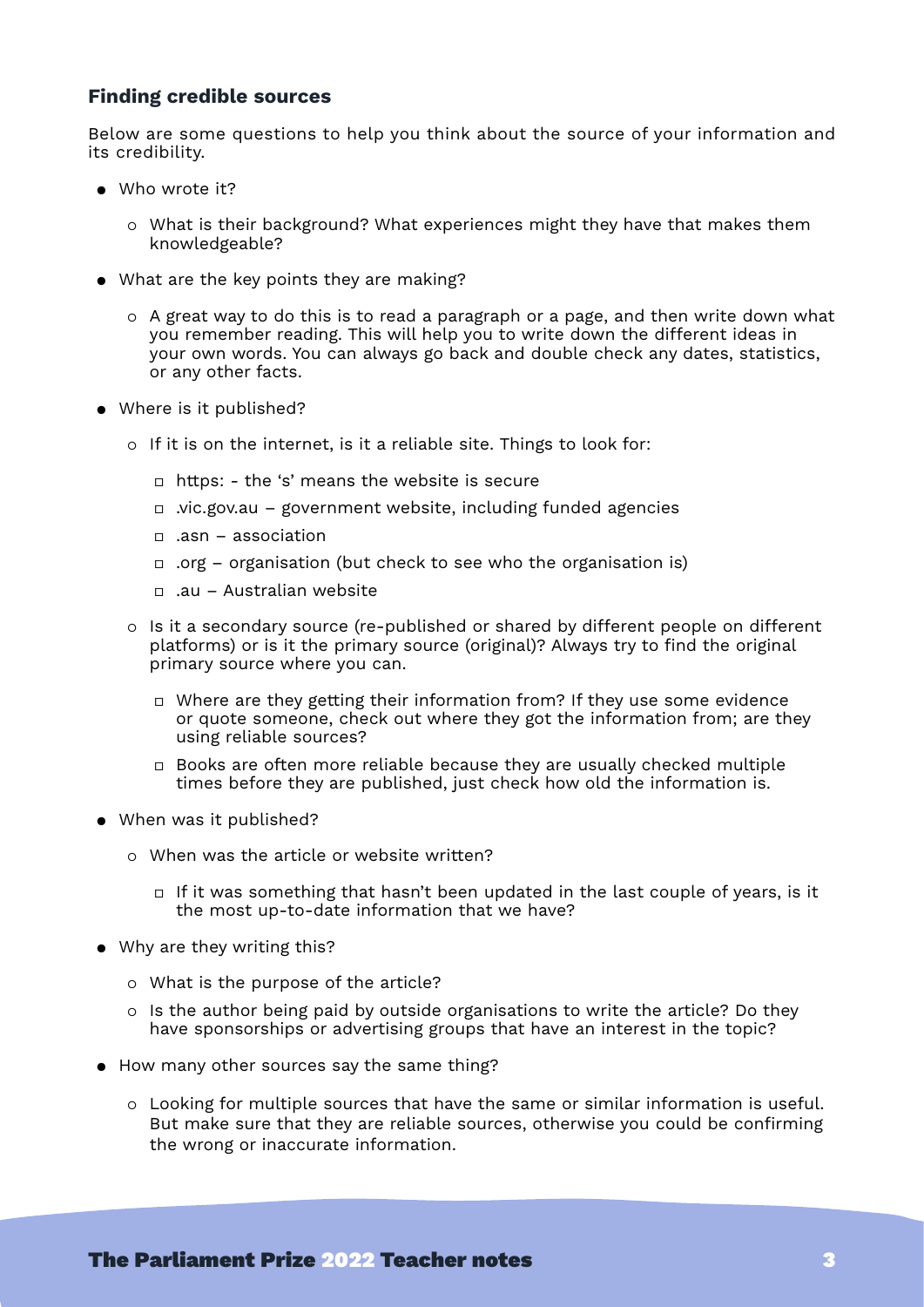# **Selecting information**

Sometimes when we do research, we can end up with too much information. You can use a table like the one below to help select which bits of the research you keep and what might keep for something else. The information in the "interesting to know" column might not be high on your list of things to include but there may be a story or fact that can help demonstrate your point, add variety to your arguments, or create additional interest.

| <b>Good to know</b> | <b>Interesting to know</b> | Not relevant for now |
|---------------------|----------------------------|----------------------|
|                     |                            |                      |
|                     |                            |                      |
|                     |                            |                      |
|                     |                            |                      |
|                     |                            |                      |
|                     |                            |                      |
|                     |                            |                      |

Researching can be frustrating if you can't find what you're looking for and take a lot of time if you find lots of information or new and interesting ideas. The different questions and tables above might be useful to help you focus on your topic.

Once you have undertaken your research speak to a teacher, friend or family member about the research and information you have discovered. They might ask you questions which you may then need to follow up or learn more about.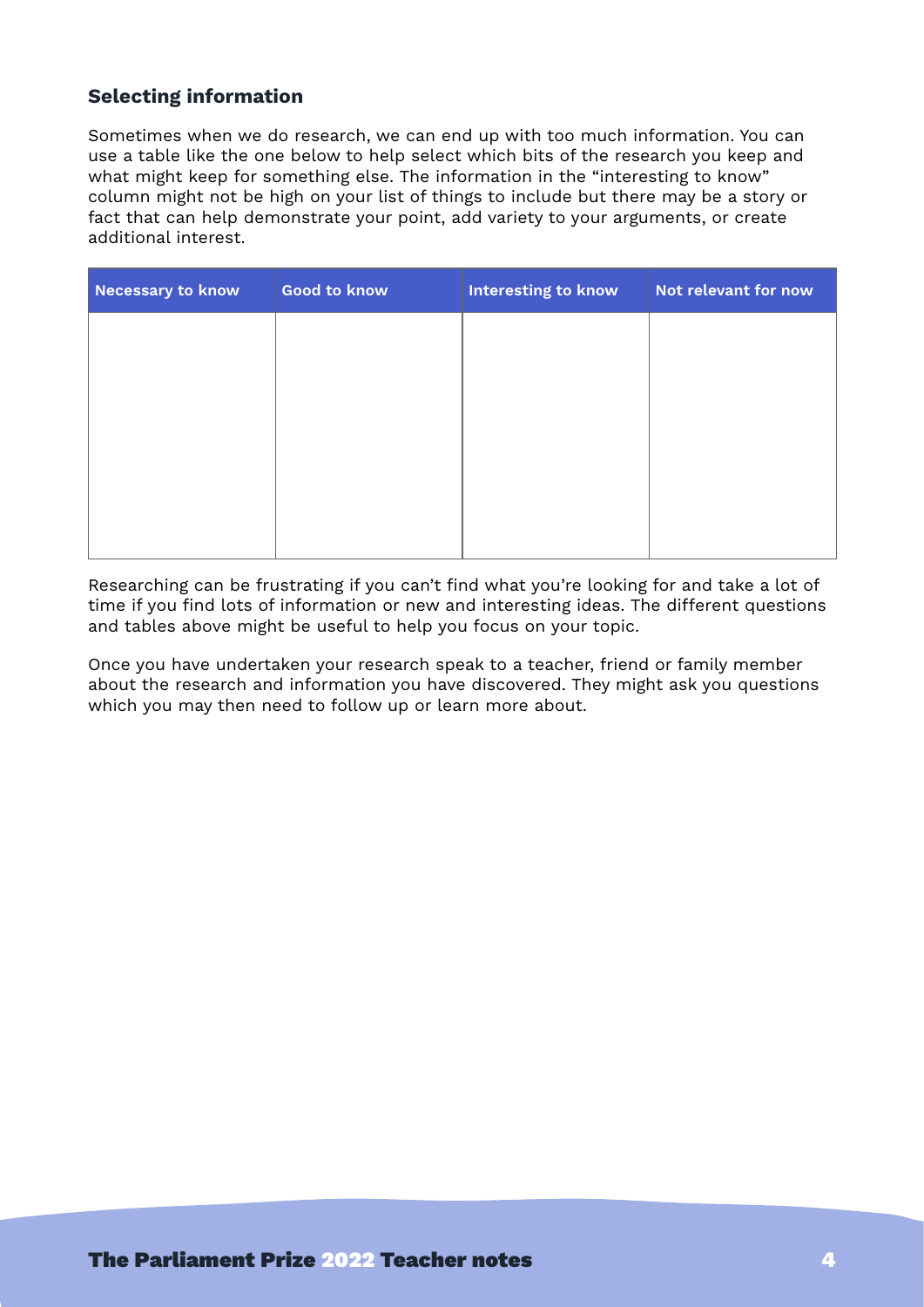# **Appendix A**

**Members' Statements, Legislative Assembly, Parliament of Victoria Extract from Parliamentary Debates (Hansard) Legislative Assembly Fifty-Ninth Parliament Wednesday, 3 March 2021, pp. 738 – 747**

### **MADELINE DOSSIS**

Mr CARROLL (Niddrie—Minister for Public Transport, Minister for Roads and Road Safety) (09:37): I rise to celebrate the life of Madeline Elise Dossis. In the historic sitting of the Victorian Parliament at the Royal Exhibition Building in a moving speech the Premier of Victoria spoke about a local girl named Madeline, an intelligent and articulate young woman who we had the privilege of meeting at Essendon Keilor College in 2014. To quote the Premier:

… Madeline was a bright and shining star … who deserved a bright and shining future.

Through different hospital and community services, her journey represented the fractured approach that just has not kept the most vulnerable Victorians safe, including Madeline. Madeline's family wants our Royal Commission into Victoria's Mental Health System to mark a turning point in mental health care in Victoria, and by accepting all 65 recommendations we are going to make a dramatic difference in getting those with mental health challenges the support they need when they need it.

I want to take this occasion to thank Madeline's family: Karen, Vi, Michael, Stephanie, Katherine and Matt. I want to thank them for their bravery in coming forward and telling Madeline's story. I also want to acknowledge Stephanie for the wonderful service we had at Woodlands Park recently and the \$20 000 that she raised for the Reach Foundation to support young individuals just like Madeline. The landmark royal commission will not bring Madeline back or heal their heartache, but I hope they can find some comfort in the knowledge we are absolutely committed to rebuilding our broken mental health system. Their experience will shape a new system. We owe it to Madeline, that bright and shining star.

### **AUSTRALIAN STREET ART AWARDS & LOCH SPORT**

Mr D O'BRIEN (Gippsland South) (09:39): Congratulations to Yarram for last night winning the gold award in the highly coveted Best Street Art Trail category at the 2020 Australian Street Art Awards on Queensland's Sunshine Coast. Yarram has transformed itself into a mural town in the past 12 months, engaging Mongolian street artist Heesco Khosnaran to so far produce 17 outdoor murals. These murals tell the story of the town, its people and its history. Dubbing itself 'Heesco Town', Yarram has attracted attention from around the country with the murals, which can now be described as 'award-winning'. A national panel of judges described Yarram as 'Australia's newest and hottest art destination'. That much of the work was done in the early stages of the pandemic was also a credit to the town. The judges said: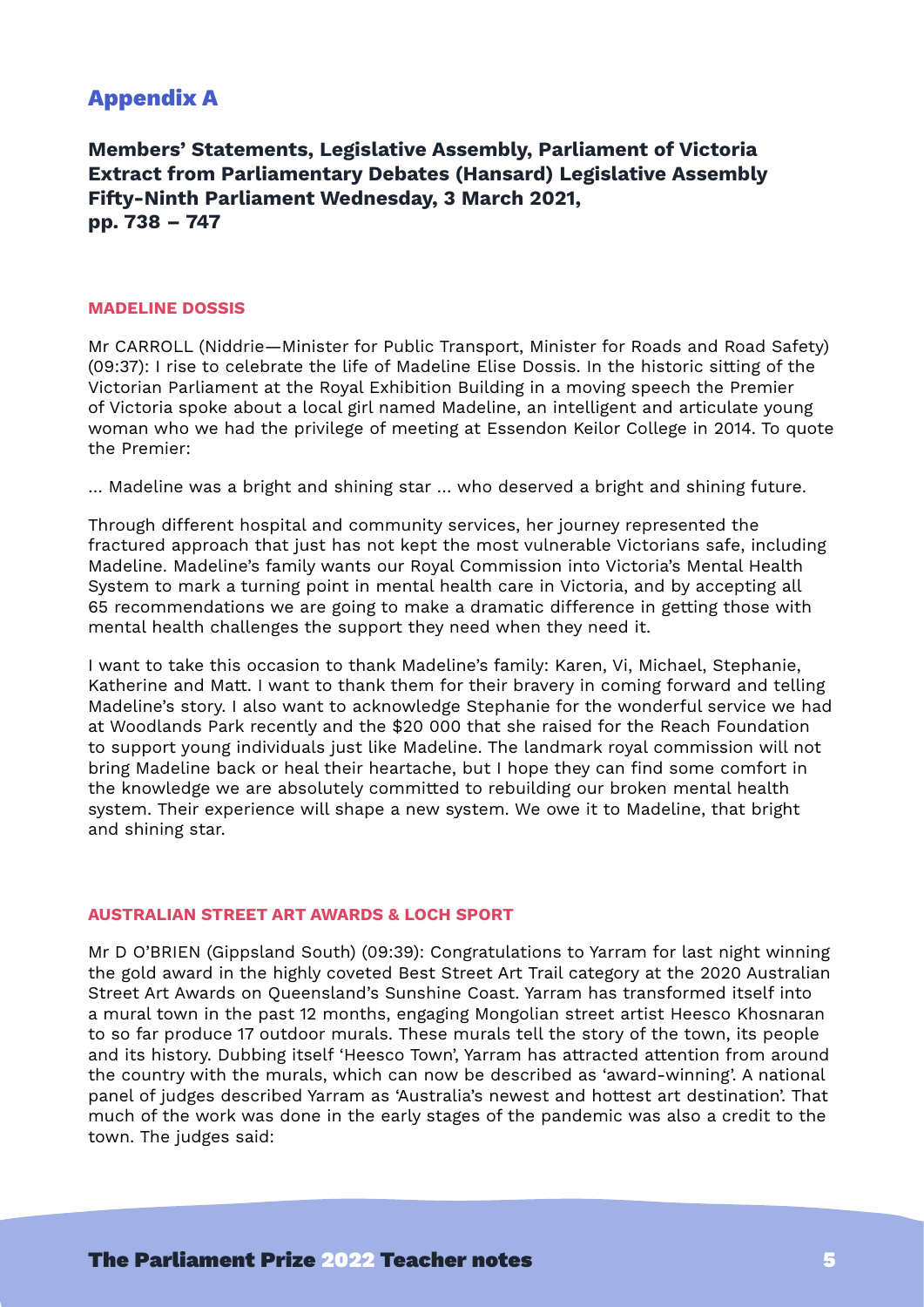We love that Yarram pulled up its socks, strapped on its thinking cap and turned to street art as a secret weapon during this period.

Along the way they created hope, joy, a blaze of colour and an Australian first. Congratulations to Heesco and the forces behind the win, Eric Greenaway, Wayne Tindall, Paul Frost and many others that helped make it work, including the business owners who allowed their walls to become canvases. I invite all members, indeed all Victorians, to get down to Yarram and see this fantastic new streetscape.

Loch Sport is another town moving ahead in leaps and bounds. It was great to recently attend the official opening of the new synthetic bowling green at the bowls club, while the newly rebuilt golf club clubhouse will be opened this weekend. These upgrades, which provide new facilities for the town's growing population, along with the boom in house sales and the redevelopment of the commercial centre around the supermarket, Loch Sport is certainly a town on the move.

### **WILLIAMSTOWN FOOTBALL CLUB & PAULA BENSON**

Ms HORNE (Williamstown—Minister for Ports and Freight, Minister for Consumer Affairs, Gaming and Liquor Regulation, Minister for Fishing and Boating) (09:40): I recently had the pleasure of visiting the Williamstown Football Club, the Seagulls, and meeting the VFL women's team at their training facility, newly developed thanks to a \$1.2 million investment from this government.

It is fitting for me to also mention that Monday will be International Women's Day. Ordinarily I would be delighted to welcome female leaders from schools in my electorate to this place on International Women's Day, an event I know that my friend the Minister for Women has enjoyed joining in the past. While the pandemic has put that on hold this year, I want to take the opportunity to recognise some incredible women from my community in Williamstown. The Seagulls VFLW players are extraordinary leaders in our community and champions for young women and girls to look up to. The club should be commended for its effort in the accelerated football program, giving young girls access to the training and resources to become better footy players and level the playing field.

There can be no gender equality, though, without the leadership of women like this or Williamstown resident Paula Benson, who was recently awarded a Member of the Order of Australia for significant service to people living with ovarian cancer and to business. Paula has served as a chair of Ovarian Cancer Australia and has been absolutely pivotal in changing the lives of so many Australian women touched by ovarian cancer. From the first national action plan for ovarian cancer research to securing millions of dollars in funding for research programs, Paula's own personal experience and the incredible positive change effected by her speaks volumes to her strength. (Time expired)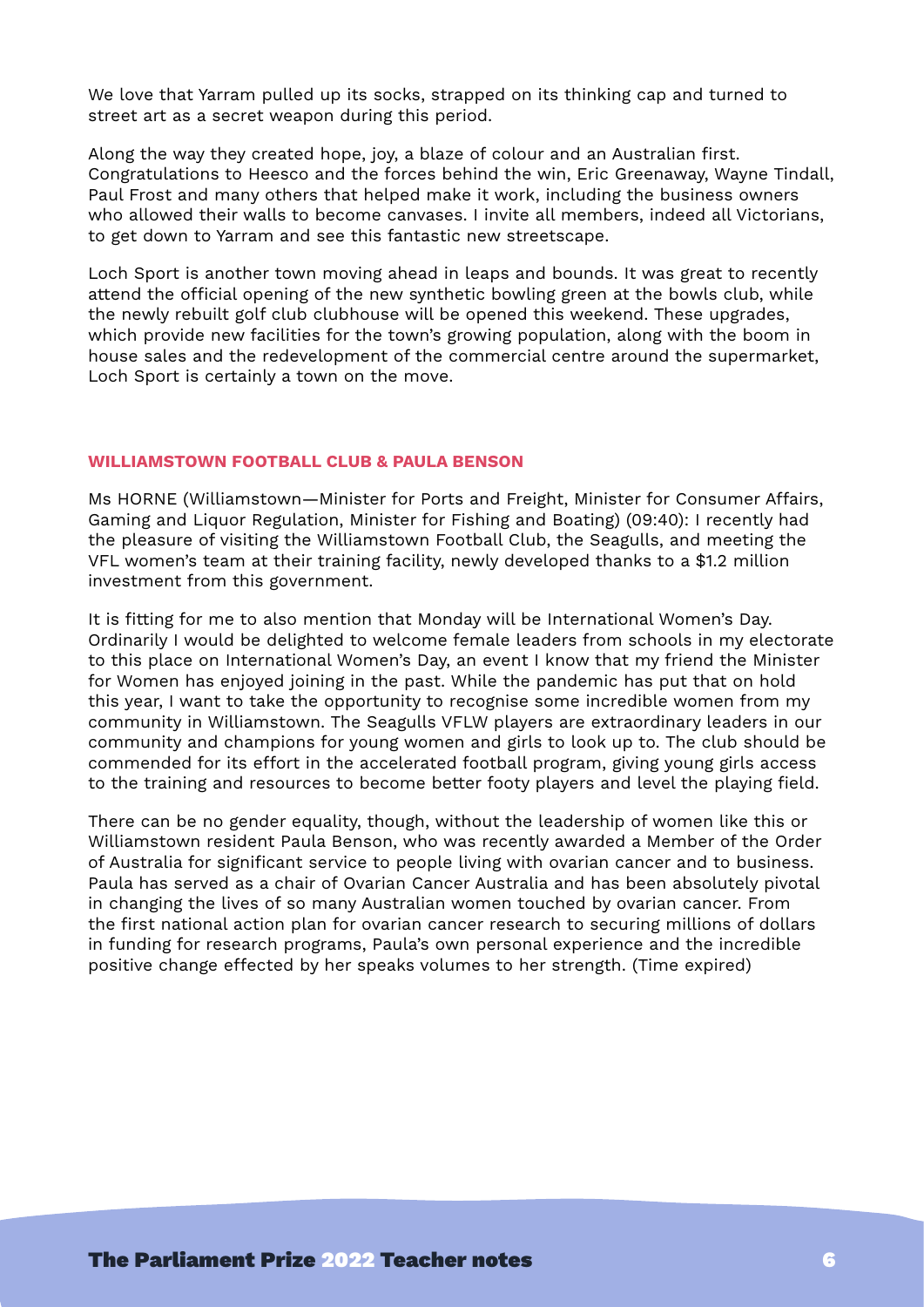#### **MYANMAR & R JOSEPH XIN LU**

Mr HODGETT (Croydon) (09:42): I rise today to speak on the situation still taking place in Myanmar. Since 1 February Myanmar has been without a democratically elected government, as the nation lives under a military coup. The state counsellor, president and a number of leaders have been detained for nearly a month now. Also detained is Australian academic Sean Turnell, whose whereabouts are still unknown.

The situation is deeply concerning to Australia, which is a great supporter of returning democracy to Myanmar. Myanmar is a nation which struggled under military rule for many years following its independence in 1948. The democratic election of 2015 brought hope to a nation that was and still is desperately seeking democracy. There turn to military rule is a step back from that goal. The Australian government has called for the release of the unlawfully detained leaders and for the military to respect the rule of law. The impact of this coup is being felt around the world, including by those of the Chin community in my electorate and the Australia Chin Communities Council. We must stand with and offer our support to the people of Myanmar and the Burmese communities here in Australia during these tough times.

On another matter, I wish to congratulate Father Joseph Xin Lu on his 20th year anniversary of ordination into the priesthood. Father Joseph is our parish priest at the St Peter Julian Eymard Catholic church in Mooroolbark. He has spent more than half of his time as a priest with us, going into his 11th year at the Mooroolbark parish. Thank you, Father Joseph, for all your service and spiritual leadership and your service to the Mooroolbark parish. We are blessed to have you and wish you well as you continue your religious and faith journey.

#### **INTERNATIONAL WOMEN'S DAY, LABOUR DAY & MODERN SLAVERY**

Ms THOMAS (Macedon—Minister for Agriculture, Minister for Regional Development) (09:43): On Monday we celebrate International Women's Day and Labour Day. Born of the women's equality and labour movements, these two days are extremely significant for me, for all my colleagues and for those who share our Labor values—equality, justice and an abiding commitment to improving the lives of working people.

It is this week that my electorate team and I have committed to learn more about modern slavery and to support awareness raising and action in my electorate. Modern slavery is an umbrella term that includes human trafficking, slavery, servitude, forced labour, debt bondage, deceptive recruitment for labour or services, forced marriage and child labour. While often hidden from view, modern slavery denies humans their inherent dignity through exploitation, degradation and control. Poverty, discrimination, civil disruption, weak rule of law and natural disasters are all drivers of modern slavery. According to Anti-Slavery Australia 40.3 million people live in slavery globally— a truly shocking figure—while here in Australia, Anti- Slavery Australia estimates, over 1900 people are victims of modern slavery. It is a wake-up call to all of us in this place to open our eyes, stand up, speak out and make change. A big thanks to my constituent Marg Leahy through her work with ACRATH, Australian Catholic Religious Against Trafficking in Humans, which is affiliated with Anti-Slavery Australia. Marg has been a passionate advocate and is at the forefront of raising awareness of this issue in the community I represent.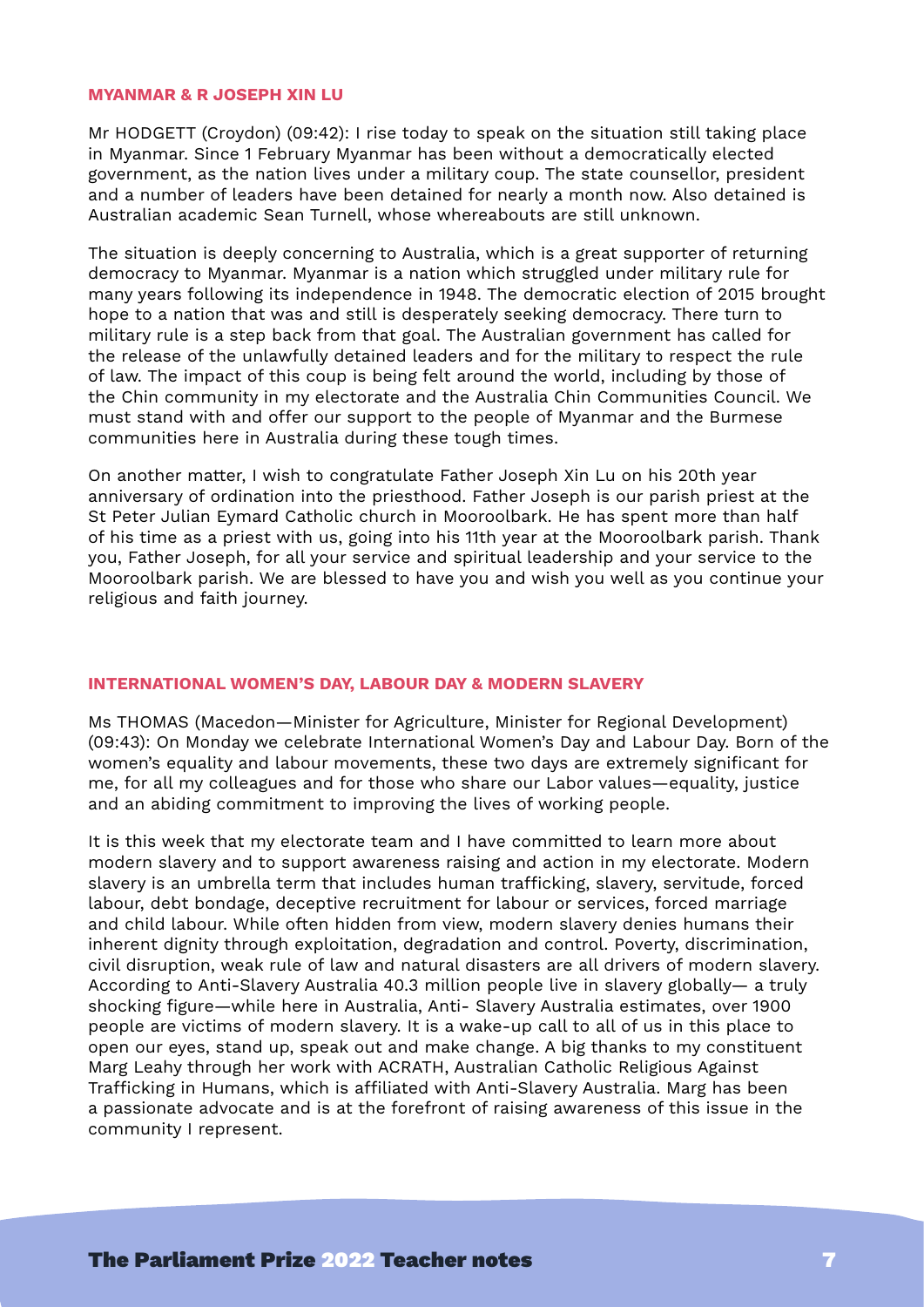#### **SMALL BUSINESS SUPPORT**

Mr MORRIS (Mornington) (09:45): There have been repeated claims about the support that the government has provided to assist small businesses to weather the COVID storm. Yet despite these claims we know many Victorian businesses are in trouble, and this morning we learned that the number of business collapses had doubled in February in Victoria. Why? Because the government has totally failed to deliver on their promises.

Angela, the proprietor of a Mornington retail outlet, applied for business support in September. The website clearly indicated that \$10 000 was available for businesses in metropolitan Melbourne and Mitchell shire and \$5000 for regional businesses. On 1 October the business received \$5000. Upon making inquiries, Angela was told that Mornington was not in the metropolitan area. The department claimed the program had told her that was the case and she was only eligible for the smaller payment. It is a pity the program was not managing the lockdown. Eventually in mid-October the department conceded that Mornington was part of metropolitan Melbourne and indicated they would hear back in a few days. Needless to say, that did not happen. After the involvement of my office, the Mornington Peninsula shire, the Mornington Chamber of Commerce and even the Victorian Ombudsman, and thanks to Angela's tenacity, things started to move, but it was only during the last sitting week in February, more than 4½ months after the application, that the final \$5000 was received.

Clearly the government has no conception of the financial pressures faced by small business. This delay could have been terminal for that business. No thanks to the government it was not, but how many more businesses face closure because the government just does not get it?

#### **KANGAROO FLAT LIBRARY**

Ms EDWARDS (Bendigo West) (09:46): Last week I was delighted to join in the official opening of the new Kangaroo Flat Library. This \$1.6 million project is a great example of what can be achieved when state government and local government come together and invest in the community. I am proud that through the Living Libraries Infrastructure Program we provided \$400 000 towards this project. We invest in libraries for several reasons: first, because Victorians in fast-growing communities like Kangaroo Flat deserve the best possible facilities; second, because we know the lifelong benefits children and families can get from libraries; and third, because every investment we make helps to employ local people and keep the economy moving. This is more important than ever as we look to recover from COVID-19.

Libraries are about so much more than books. They strengthen and enrich our communities. They enable learning, personal development and relaxation, and they remain a vibrant, inclusive and much- loved part of our society. Under stages 3 and 4 COVID restrictions, libraries across the state were closed, but they displayed ingenuity, resilience and commitment to their communities, and no less so than at the Goldfields Library Corporation.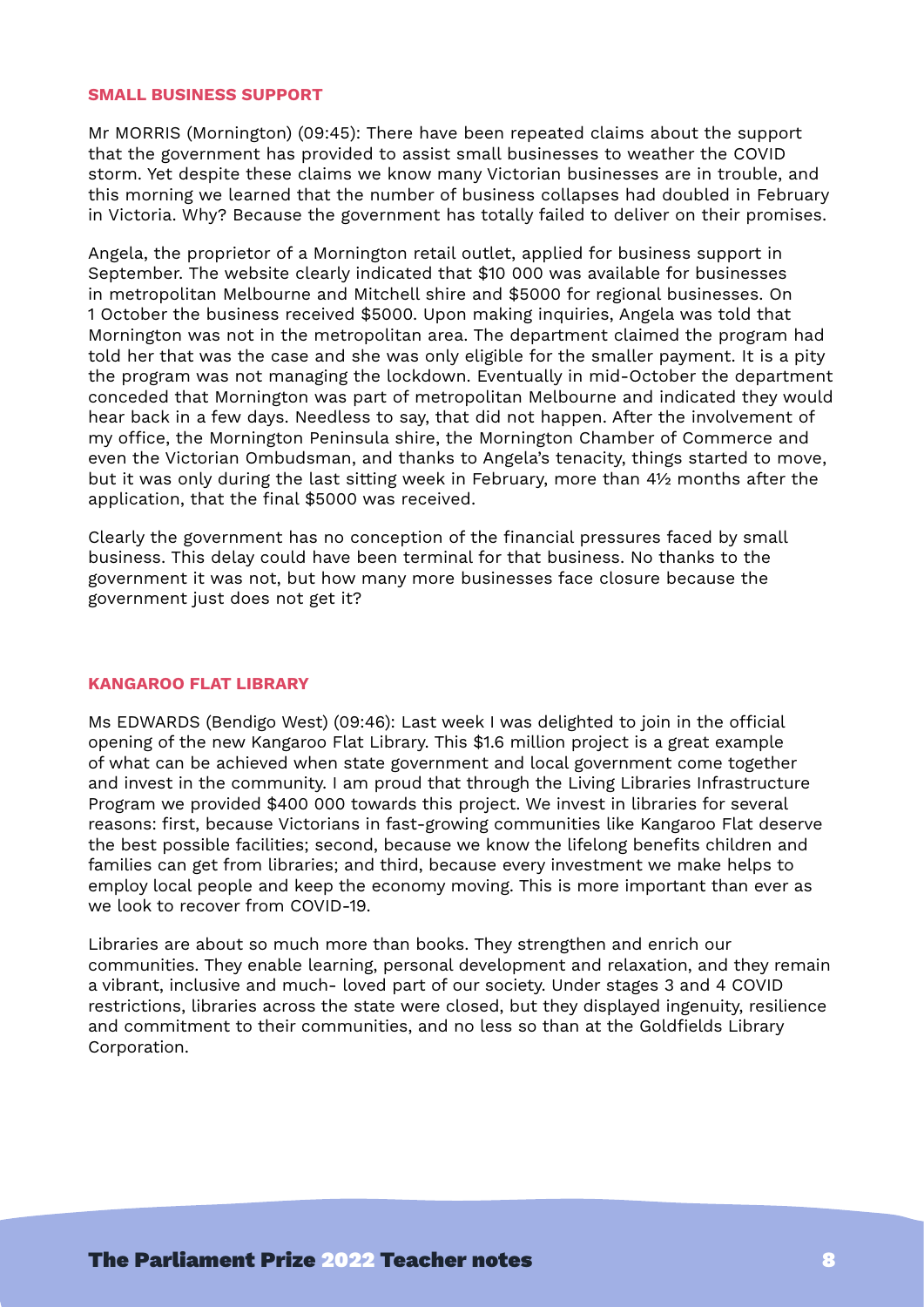This new library is just across the road from my office, so I am very excited that I have seen many people using it already. Whether they are there to read, study, use the internet or just relax, this upgrade caters for the whole community. It is accessible, and there is more room for books and other collection items. We are very pleased to be able to support our libraries with our November state budget— \$56.9 million for our Living Libraries program. This will ensure Victorians can continue to benefit from everything libraries can offer.

### **BRUNSWICK ELECTORATE CYCLING INFRASTRUCTURE**

Dr READ (Brunswick) (09:48): It is heartening to see an increase in walking and bike riding in the wake of the pandemic. Sadly, the roads are choked with cars again, but active transport still seems to be popular. It is not surprising in my area because more people rode to work from Brunswick than from any other Australian suburb at the last census. But they are increasingly forced onto the roads because the shared paths on the Upfield line and along the Merri Creek are crowded with pedestrians and bikes, and they are narrow paths.

VicTrack's Upfield shared path has been blocked by construction around Jewell station for two years now and blocked by the level crossing project further north for almost a year. Construction at Anstey station makes the Upfield path too narrow for bikes, so it barely exists as a viable route. I am seeing more people risking the ride down Sydney Road heading for the safer Royal Parade but also threading their way between the cars and trams on Lygon Street.

The City of Melbourne is installing more separated bike lanes, as is the state government, on several roads around Melbourne but none in Brunswick. Moreland council is giving Brunswick its first separated bike lane—just half a kilometre on Dawson Street. So I call on the Minister for Transport Infrastructure and the Minister for Roads and Road Safety to urgently improve cycling routes in the Brunswick electorate.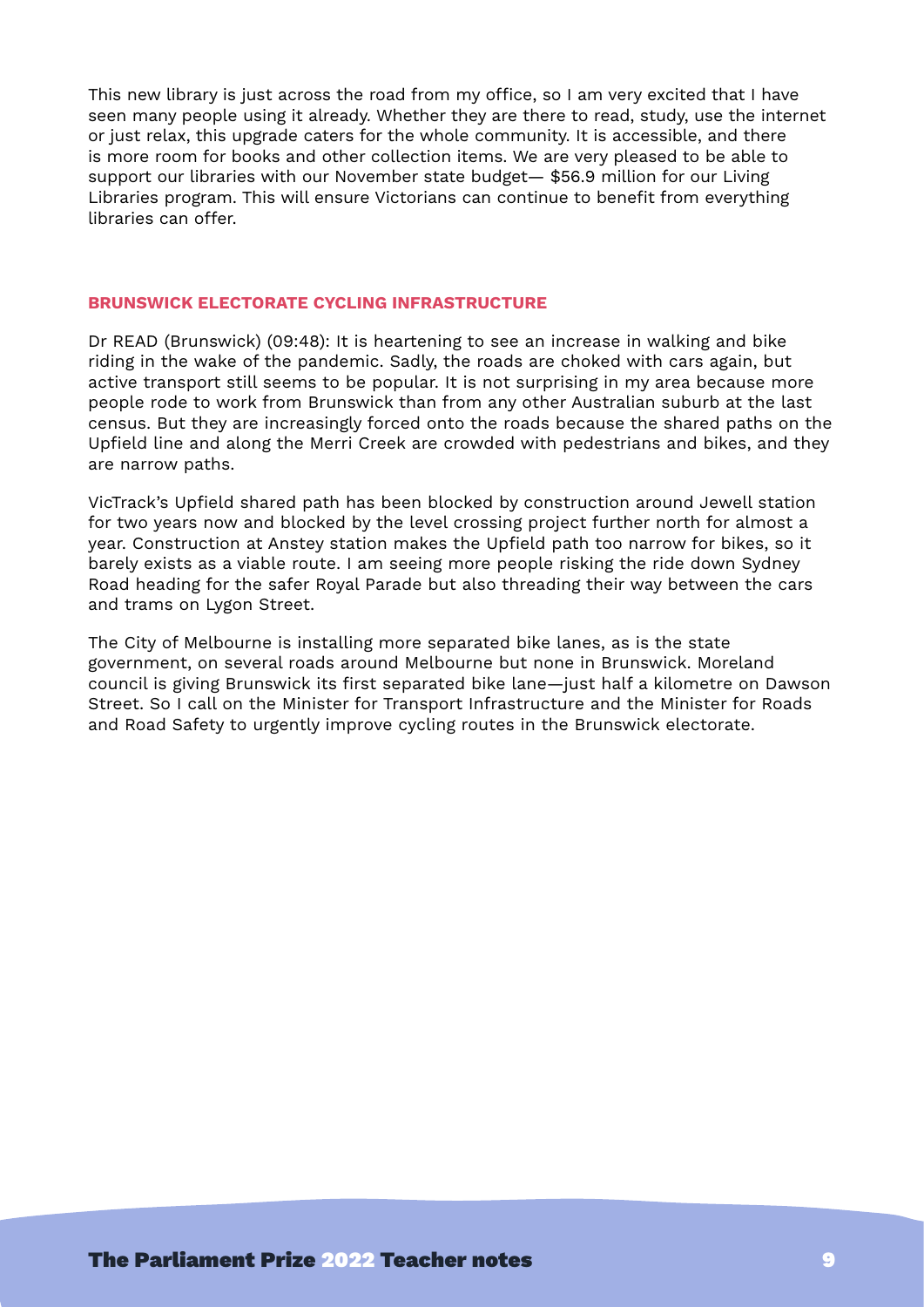# **Appendix B**

# **Members' Statements, Legislative Council, Parliament of Victoria Extract from Parliamentary Debates (Hansard) Legislative Council Fifty-Ninth Parliament Thursday, 4 March 2021 pp. 863-868**

#### **ANIMAL SHELTERS**

Mr MEDDICK (Western Victoria) (10:30): Last year we passed in this place a motion to reform the animal pound and shelter systems in Victoria. I was very pleased to be asked to lead a task force to work out the details of how best we can improve the welfare and survival of cats and dogs requiring rehoming. As well as animals being released from research, this task force will consider the new regulatory frameworks required, processes, systems and reporting methods. Despite the difficulties and delays in the state due to the Christmas holidays, the situation with the current pandemic and a change of ministers, I am pleased to update the house that this effort is progressing apace. The terms of reference of the task force are being finalised now, and I look forward to consulting widely with stakeholders, including shelters, rehoming groups, vets, charities, local governments, research bodies and others. I look forward to the work of the task force commencing and will keep the house updated on its progress.

#### **RENEE MCLENNAN**

Ms BATH (Eastern Victoria) (10:31): On the eve of International Women's Day on 8 March, I pay tribute to our women around the nation. In particular I would like to pay tribute to a strong, dynamic constituent of mine—a fighter, a champion and a lovely person to boot. Eight years ago Renee McLennan was diagnosed with an aggressive form of breast cancer—an extremely serious prognosis requiring aggressive and sustained treatment. While Renee had tremendous support from family and friends, ultimately she had her own personal battle to contend with. Renee focused on the elements that she could control: mental positivity, keeping fit and eating well. Exercise and cycling became one of her drivers for wellness—a success story we can celebrate. In 2018 Renee completed the Tour de Cure in Far North Queensland, raising funds for cancer research. This week she just completed the VIC Discovery Tour. Together with other participants, collectively they raised half a million dollars for the Olivia Newton-John Foundation. With the support of many donors, Renee smashed her own personal target again. An inspiration for others, Renee is also caringly remembering and honouring those who have not won this terrible battle. With International Women's Day just around the corner, let us all applaud women and reflect on our personal challenges, our successes and our battles to come.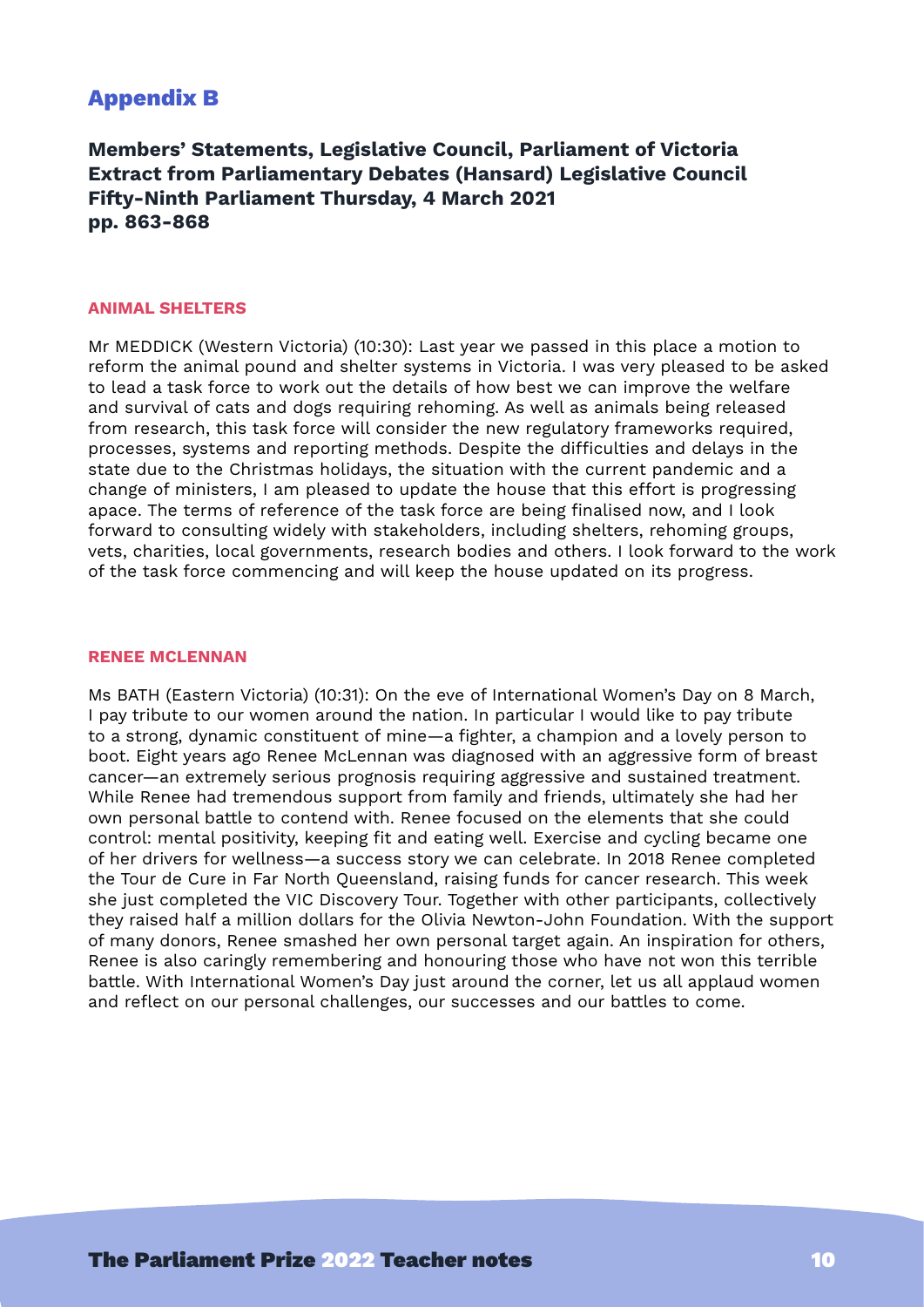### **MENTAL HEALTH SERVICES**

Ms WATT (Northern Metropolitan) (10:33): Last week I had the privilege of attending the launch of the hospital outreach post-suicidal engagement, or HOPE, service at the Royal Melbourne Hospital with the Minister for Mental Health. The HOPE service provides vital follow-up and after-care services for those who attend hospital emergency departments in crisis or following a suicide attempt. The service provides a 12-week program of holistic care to support individuals and their personal support networks. Over the next 12 months the HOPE program will grow from 12 to 21 service

locations, fulfilling a key interim report recommendation from the Royal Commission into Victoria's Mental Health System. The HOPE program's focus on home and communitybased recovery generates positive outcomes in a high-risk group of individuals, with 96 per cent of respondents surveyed in an independent evaluation of the program feeling extremely or very supported through the program.

As we heard on Tuesday in the final report of the royal commission, too many vulnerable Victorians fall through the cracks of the mental health system. Any Victorian falling through the cracks is too many. We need to overhaul our mental health system to meet the needs of those in crisis and to prevent them from reaching crisis point. That is why the Andrews Labor government committed to the Royal Commission into Victoria's Mental Health System and committed to implementing every single recommendation from its final report. The recommendations include that mental health emergencies should be responded to by ambulances rather than by police. We have got to get it right.

### **NORTHERN VICTORIA REGION VOLUNTEERS**

Ms MAXWELL (Northern Victoria) (10:34): I rise today to speak to the fact that north-east Victoria is still recovering from the 2019–20 bushfires which devastated many farming properties and is still having an impact on these farming communities' livelihoods. Volunteer organisations, who are still working tirelessly to help with the recovery, are the unsung heroes here. I recently became aware of a member of the Benalla Rotary group, Mr Alan Stafford, who led a team of Rotarians into the Corryong region over the previous winter months, working on refencing many properties impacted by these horrendous bushfires. Alan has been volunteering for many years, including after the 2009 Black Saturday fires and the 2013 fires around Boho and Warrenbayne.

Thousands of dollars have been raised by local Benalla volunteer groups and individuals to purchase equipment, including a large tractor equipped with a post rammer, an ATV, four fencing-equipped trailers and a troop carrier to transport the volunteers to and from these fencing jobs. I would like to thank the Benalla volunteer groups, Rotary, the Uniting Church and the CWA for all the work they have done in helping farmers in the Corryong area get back on their feet and also all the volunteer organisations across my electorate for the wonderful work they do time and time again.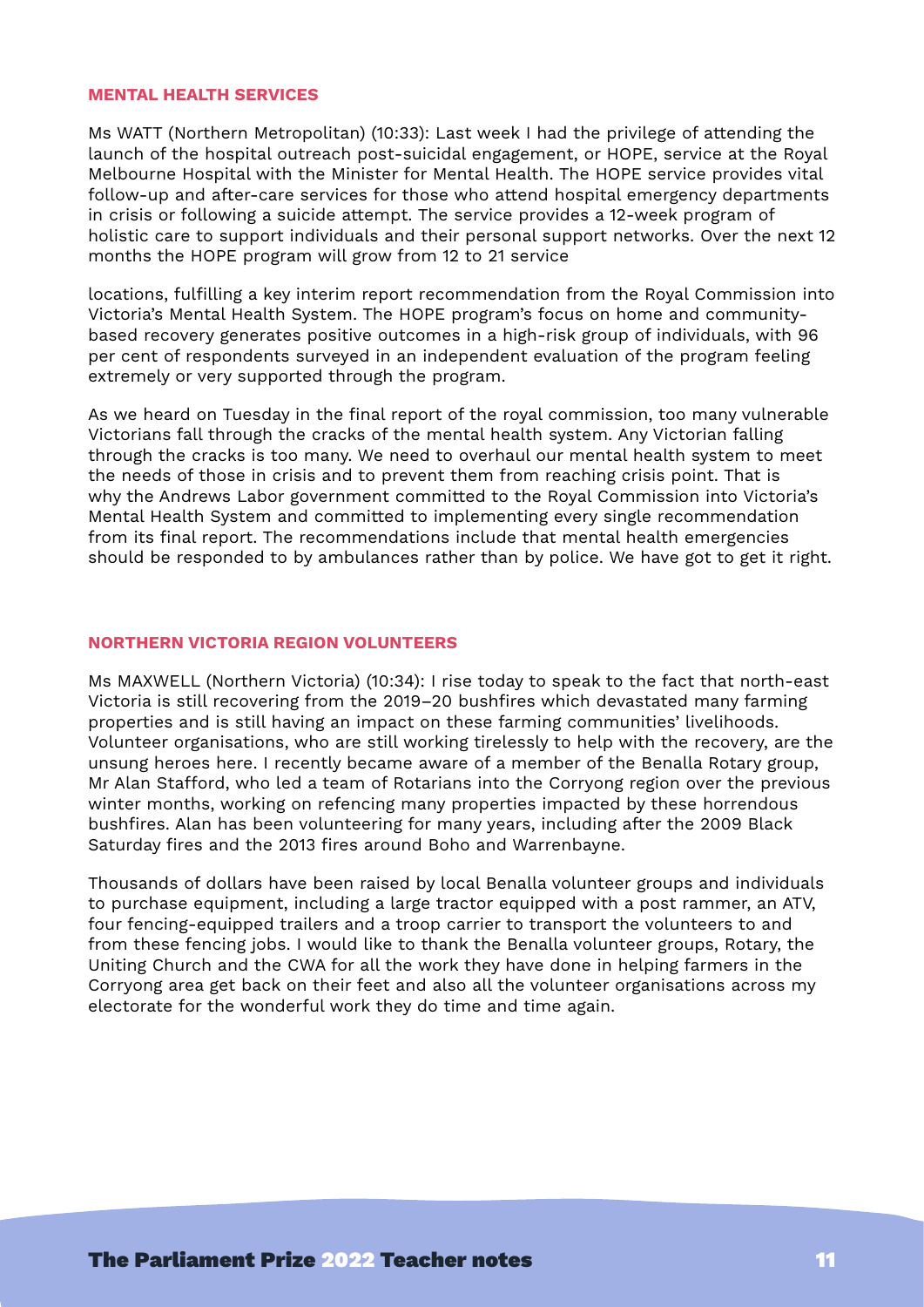### **SHEPPARTON EDUCATION PLAN**

Ms LOVELL (Northern Victoria) (10:36): On 4 February I raised with the Minister for Education the failure of the Andrews Labor government to meet designated time lines for the completion of the Shepparton Education Plan. The plan was originally divided into four stages—early years, primary, secondary and tertiary education—but later became three stages with the combining of early years and primary education together. Planning for the secondary stage has resulted in the closing of four public secondary schools and the creation of the largest single-campus secondary school in Australia. The other two stages of the plan are still incomplete, with the minister failing to meet his original time line for completion of the early childhood and primary stage of December 2018 and completion of the tertiary stage of June 2019.

When I raised this with the minister in 2019 he created new time lines for the completion of both stages, stating the early childhood and primary stage would be completed and published in early 2020 and the tertiary stage completed and published in mid-2020. This new time line was again missed and my contribution on 4 February again sought an explanation as to why. The minister's excuse was that consultations were impacted by COVID-19 during 2020, and he completely ignored the fact that one of the reports was due before COVID- 19 even hit Victoria and the other one should have been largely completed. The minister then put forward a third time line, being early childhood and primary plans released by the end of March 2021 and the tertiary stage plan released by the end of May 2021. The people of Greater Shepparton are anxious about the future of education and what it will look like for their children and grandchildren, and they deserve answers from this minister.

#### **FAMILY DRUG SUPPORT AUSTRALIA**

Mr LIMBRICK (South Eastern Metropolitan) (10:40): Last Friday I had the honour of being asked to speak at Family Drug Support Day. Family Drug Support is an organisation that helps the people who are often forgotten when people have substance dependence issues, and that is the families themselves. These are the groups of people that often wonder why this is happening to them. I was honoured to hear stories from everyday people who thought of drug issues as something that happens to someone else or is something that they read about in a newspaper, but it happened to their families. They did not know what to do, and organisations like Family Drug Support were able to provide them with some advice and support on how to keep that vital connection to the family member that has these issues with drug dependence. One of the things I heard that I would like to continue on is that one of the barriers to users of drugs is getting a criminal record. I would like in the future this Parliament to work towards families, health professionals and community groups helping people with drug issues rather than police, the court system and the prisons.